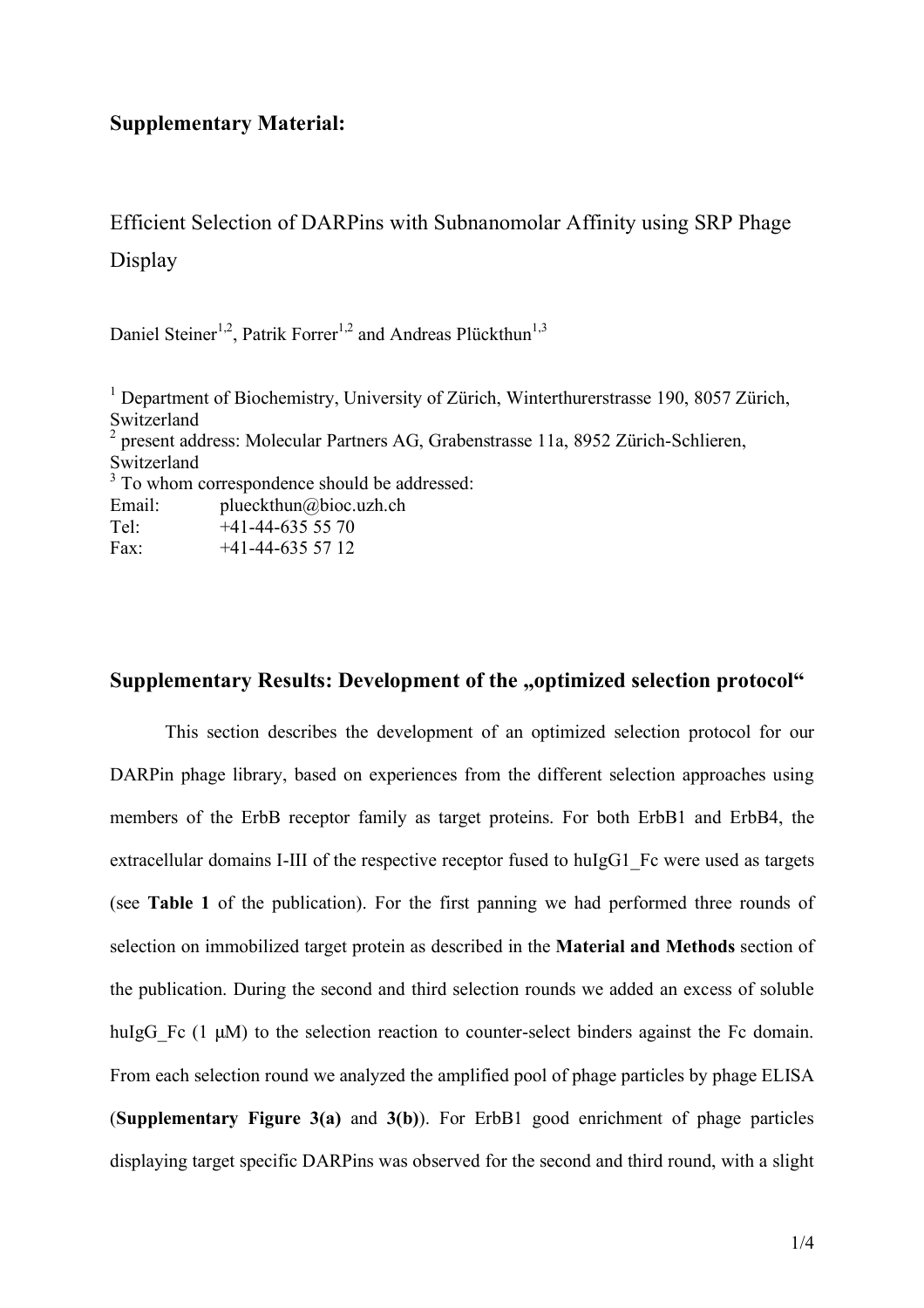enrichment of phage particles showing unspecific background binding (binding of non-targetcoated matrix) (**Supplementary Figure 3(a)**). For ErbB4 the enrichment of such background binding phage particles was much stronger, and almost equal signals were obtained on neutravidin, streptavidin and immobilized target protein (**Supplementary Figure 3(b)**). This background binding could be reduced by applying extensive prepanning steps on a non-targetcoated matrix before performing the selection round on the target protein, but still not to the level required for efficient screening of single clones (data not shown). Sequence analysis of some of these background binders revealed defective DARPins of which part of the DARPin framework is not consensus due to multiple deletions or insertions (members of the nonfunctional part of the initial library). The C-terminal part of all of the clones analyzed was in frame with the phage coat protein, a prerequisite for display on phage particles.

Selection on target protein in solution was previously reported to result in less background enrichment when compared to selections on immobilized target proteins.<sup>1</sup> Thus, to avoid enrichment of phage particles with such non-specific binding properties we performed another three rounds (starting with a fresh library aliquot) of selection on ErbB1 and ErbB4 in solution as described in the **Material and Methods** section of the publication. During the second and third selection rounds soluble huIgG1 Fc was added for competition as described above. Analysis of the amplified pools of phage particles by phage ELISA showed for both selections highly specific binding signals on the respective target protein in round three (**Supplementary Figure 3(c)** and **3(d)**), without enrichment of background binding phage particles. When comparing the results obtained for selection on immobilized ErbB1 (**Supplementary Figure 3(a)**) and ErbB1 in solution (**Supplementary Figure 3(c)**), a faster enrichment of binders is revealed when performing the selection on immobilized target protein, however, with the disadvantage of a higher tendency for the enrichment of background binding phage particles.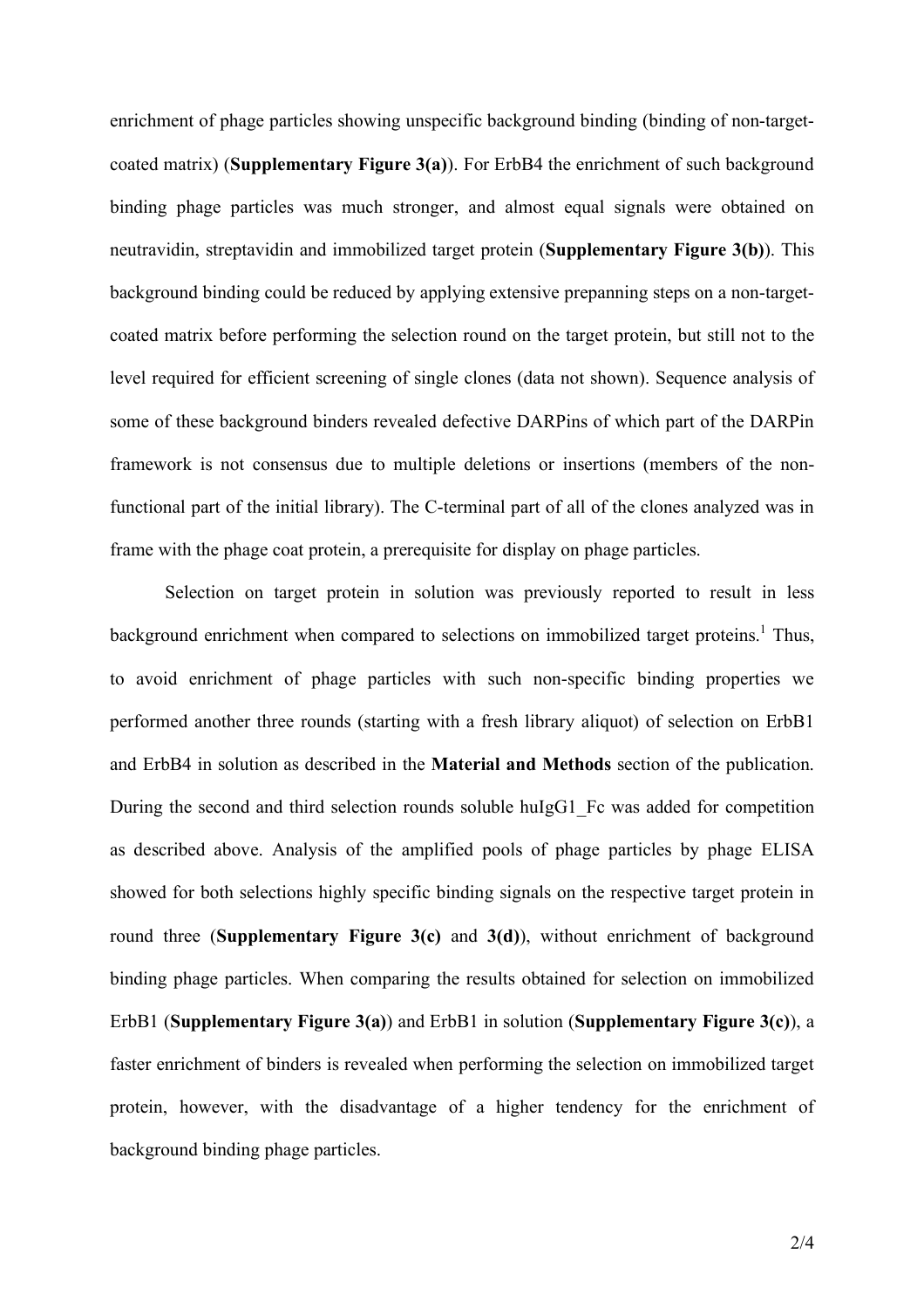As a consequence, we combined both methods, performing the first round of selection on immobilized target protein (high recovery of phage particles needed in order not to irreversibly lose binders), followed by two rounds on target protein in solution. This turned out to be the most effective selection strategy and was used as optimized selection protocol for our phage DARPin library. Results obtained by using this protocol for selection of binders against ErbB1 (**Supplementary Figure 3(e))** do show fast enrichment of target specific binders without any enrichment of background binding phage particles (see also selections on huIgG1 Fc, TNF $\alpha$  and Her2-509 described in the results section of the publication).

### **Supplementary Discussion: Target protein dependent selection approaches**

Many methods of target protein presentation have been used for phage selections<sup>2</sup> including panning on whole cells, on tissues or even using living organisms, but if available, purified target protein is preferentially used. The biophysical properties of a purified target protein do strongly influence the selection, and, therefore, the chance of successful selection of binders from a given library. For "well behaved" target proteins, such as the huIgG1\_Fc domain, the selection is simple and straightforward (**Figure 1(a)** of the publication). For more complicated target proteins (e.g. membrane proteins or proteins with low stability) the careful design of the selection procedure is essential to guide the selection into the desired direction in order to obtain specific binders. Background enrichment, meaning the accumulation of binders that unspecifically bind to the non-target coated matrix, was highly target-protein dependent in our hands. When comparing selections on immobilized ErbB1 and ErbB4, much lower background enrichment was observed for ErbB1 (**Supplementary Figure 3(a)**), than for ErbB4 where background binding signals were almost equal to the specific binding signals on the target protein (**Supplementary Figure 3(b)**). Prepanning on non-target coated matrix only slightly improved the result. Performing the selections on the same target protein in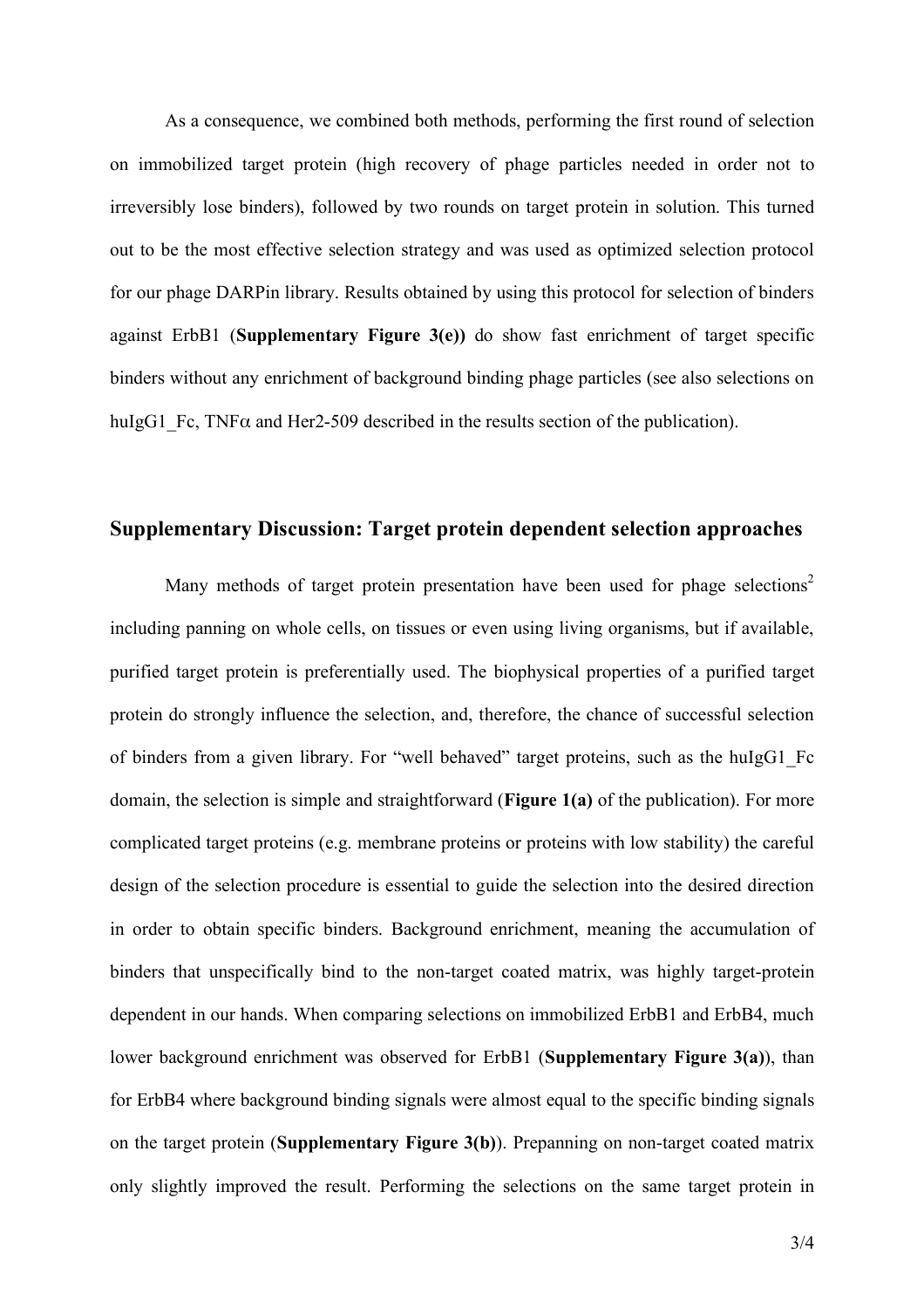solution completely abolished unspecific background binding signals (**Supplementary Figure 3(c)** and **3(d)**). This might be attributed to the short capturing step and the possibility to change the reaction vial during the selection process.

Target protein presentation not only has an influence on background enrichment but also on enrichment factors. Even if accompanied by background enrichment we observed a faster enrichment of specific binders when performing selections on immobilized target protein, compared to selections on soluble target protein (**Supplementary Figure 3(a)** and **3(c)**). One possible explanation is that the immobilization of the target protein on solid plastic support leads to a locally very high concentration of the target protein, favorable for the capturing of all potential binders, which is especially important for the first selection round.

From the observations described above we used for further selections our optimized selection protocol composed of a first selection round on immobilized target protein, followed by two rounds of selection on soluble target protein. In the case of ErbB1 this lead to the very fast enrichment of specific binders (**Supplementary Figure 3(e)**) without any detectable background enrichment and was further successfully used for the selection on huIgG1 Fc, TNFα and ErbB2-509.

#### **References**

- 1. Dennis, M.S. in Phage display in biotechnology and drug discovery. (ed. S.S. Sidhu) 143 - 164 (CRC, Boca Raton; 2005).
- 2. Bradbury, A.R. & Marks, J.D. Antibodies from phage antibody libraries. *J. Immunol. Methods* **290**, 29-49 (2004).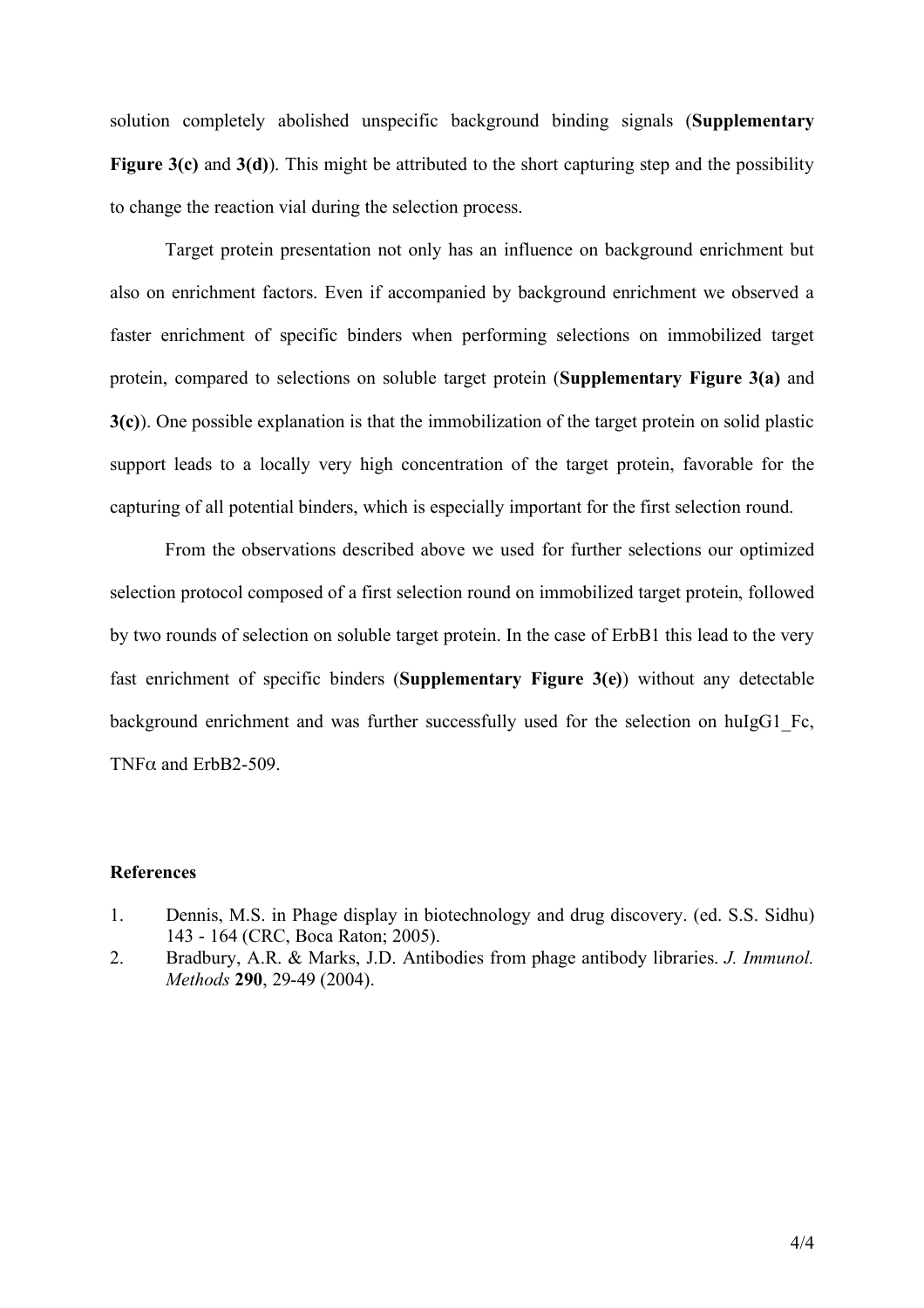

**Supplementary Figure 1**. Schematic representation of the phagemid pPDV1. The expression cassette is composed of a *lac* promoter/operator element (*lac*P), the coding sequences for the signal sequence of *E. coli* DsbA (DsbAss) directing the fused protein to SRP dependent translocation, the multiple cloning site (MCS) to introduce the gene encoding the protein of interest (POI) with the restriction sites *Bam*HI, *Kpn*I, *Pst*I, and *Hind*III depicted, a suppressable stop codon (amber codon (TAG)), the coding sequences for a flexible glycine/serine linker (G/S) and for the C-terminal domain (amino acids 250-406) of protein 3 of filamentous phage M13 (p3\_CT), mediating incorporation of the fusion protein into the phage particle. The coding sequence of the POI is flanked by DNA sequences encoding a FLAG-tag (FLAG), an enterokinase site (EK) and a  $His<sub>6</sub>$  tag (6xHis). In addition, the vector carries a f1 origin of replication (f1 *ori*) to permit production of virions using an appropriate helper phage, such as VCS M13; a plasmid origin (ColE1 *ori*), the *lacl<sup>q</sup>* gene providing high levels of the *lac* repressor for the control of the lacP *in cis* and an antibiotic resistance marker (the gene for chloramphenicol acetyl transferase (*cat*), providing resistance to chloramphenicol) to allow selection as a plasmid in *E. coli*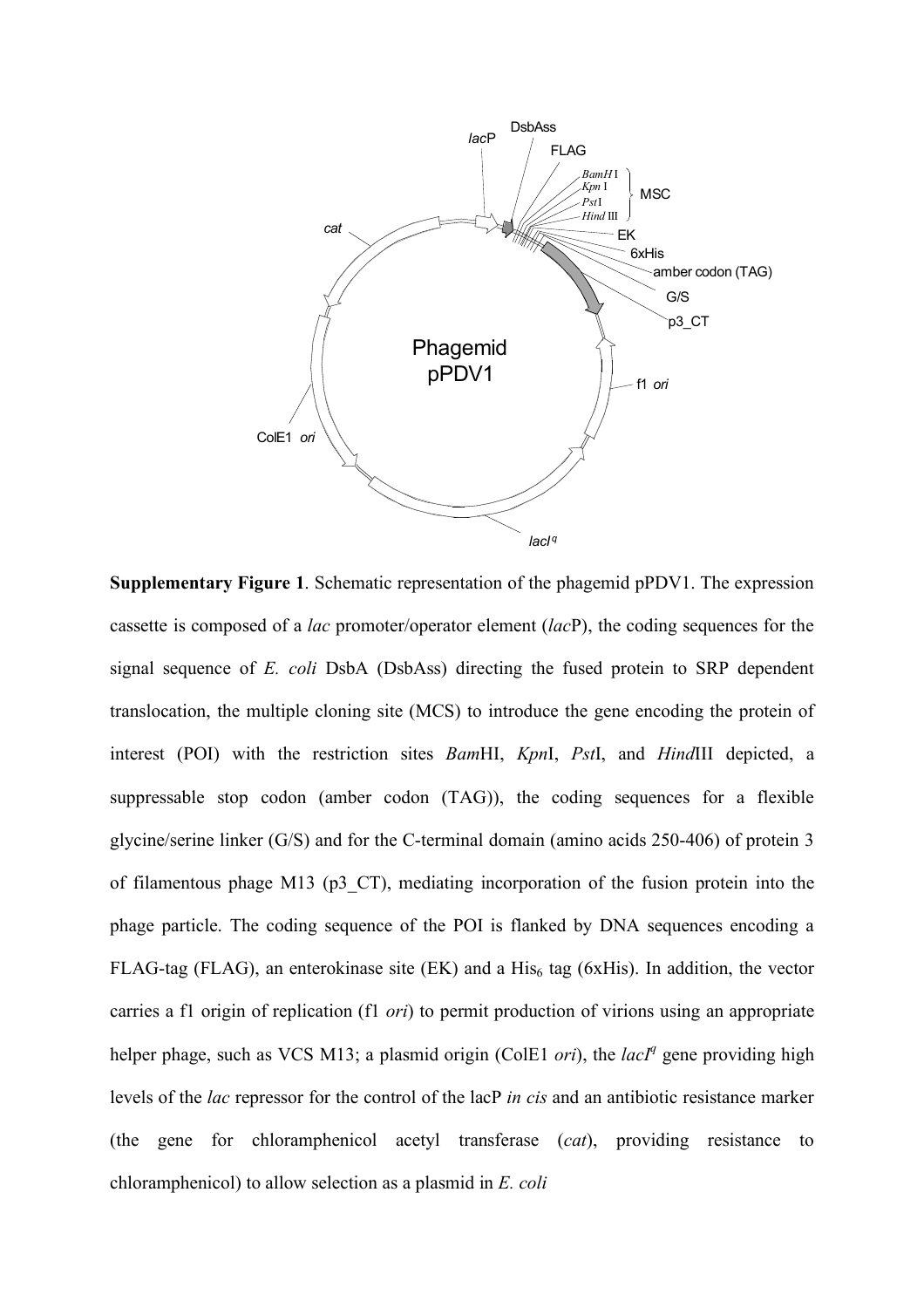**Supplementary Figure 2**: Affinity determination of selected DARPins. Surface plasmon resonance (SPR) was measured using a BIAcore 3000 instrument (BIAcore, Uppsala Sweden). All measurements were performed in HBS-T buffer (20 mM HEPES, 150 mM NaCl, 3 mM EDTA pH 7.4, 0.005% Tween-20) at a flow rate of 50 μl/min. The following amounts of biotinylated target protein described in **Table 1** of the man publication were immobilized on SA chips (BIAcore): ErbB1 (1000 RU), ErbB2 (509) (400 RU), ErbB4 (600 RU), huIgG1 Fc (500 RU). For the determination of kinetic data, the interactions were measured as follows: five minutes initial buffer flow, followed by a 2 to 15 min injection of DARPin at different concentrations (1 nM to 250 nM) and a final off-rate measurement of 10 to 75 minutes with buffer flow. The signal of an uncoated reference cell and buffer response was always subtracted from the sensograms (double referencing). The kinetic data of the interaction were evaluated with a global fit using Scrubber 2 (BioLogic Software Ltd). For each DARPin analyzed a representative set of curves with the corresponding fits are shown below. The statistical errors in the parameters given are those obtained from the best fit error and underline data quality and the good description of the data by the model. However, the true error of the kinetic parameters, estimated from measurements of independent protein preparations will be at least  $\pm 20\%$ . Results are shown for DARPins binding ErbB1: (a) E\_01, (b) E  $67$ , (c) E  $68$  and (d) E  $69$ , ErbB2: (e) 9 16, (f) 9 26 and (g) 9 27, ErbB4: (h) B4 01, (i) B4\_02, (j) B4\_50 and (k) B4\_58 and huIgG1\_Fc: (l) I\_02, (m) I\_07, (n) I\_11 and (o) I\_19.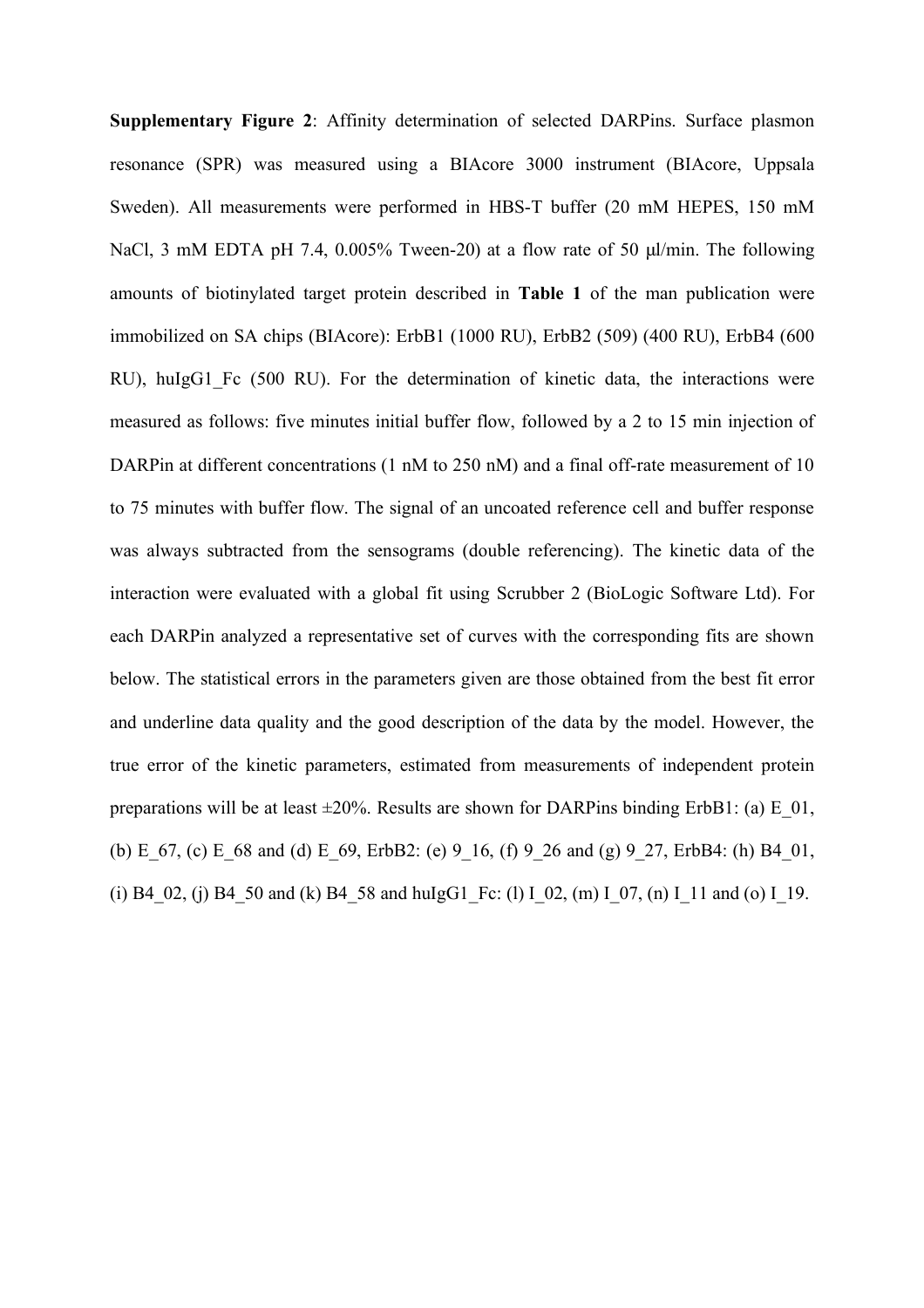

DARPin concentrations [nM]: 1, 2.5, 5, 7.5, 10, 15, 25, 40



**b) E\_67**

DARPin concentrations [nM]: 2, 5, 10, 20, 35, 50, 80, 120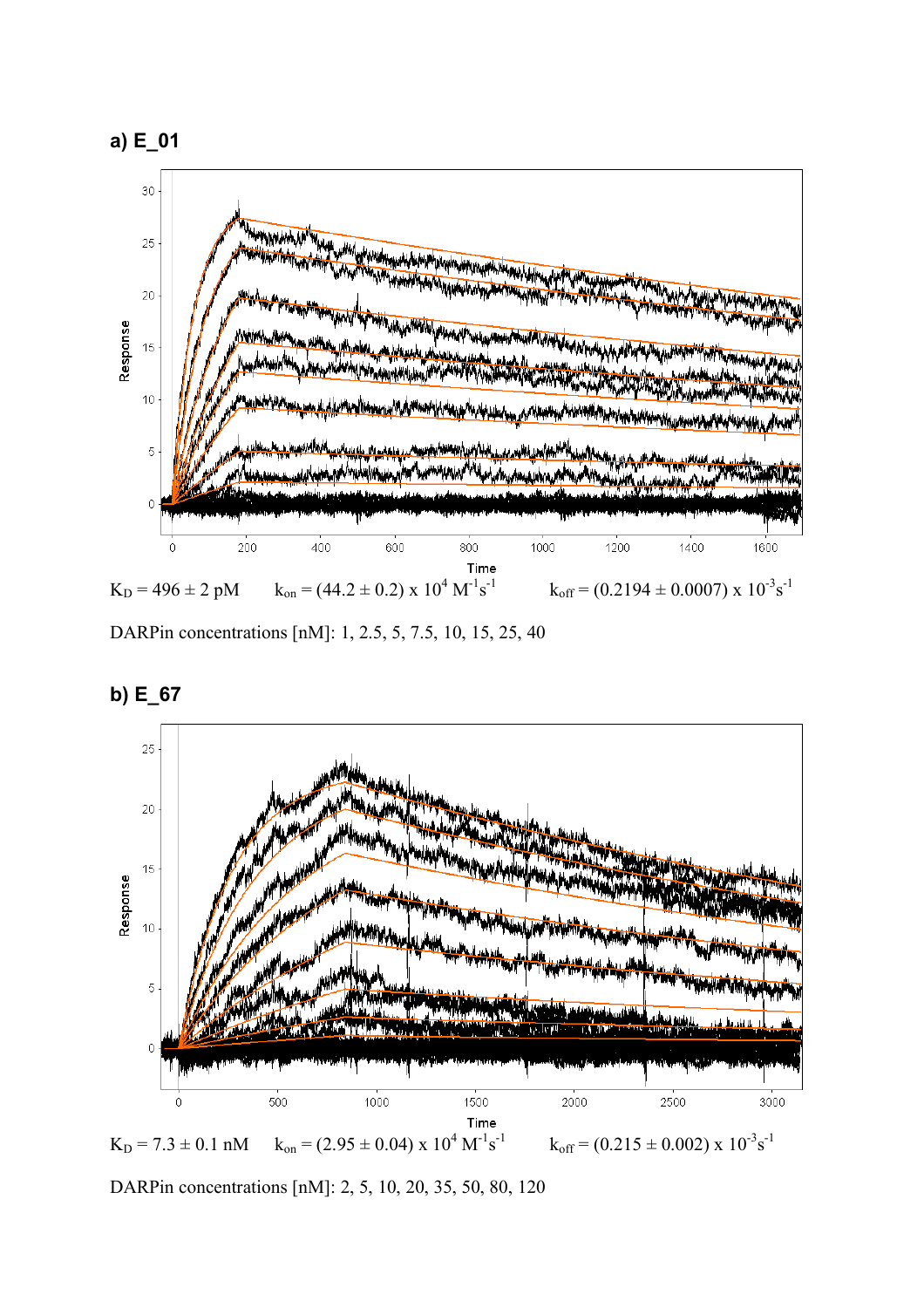



DARPin concentrations [nM]: 1, 2.5, 5, 7.5, 10, 15, 25



**d) E\_69**

DARPin concentrations [nM]: 1, 2, 5, 10, 20, 35, 50, 75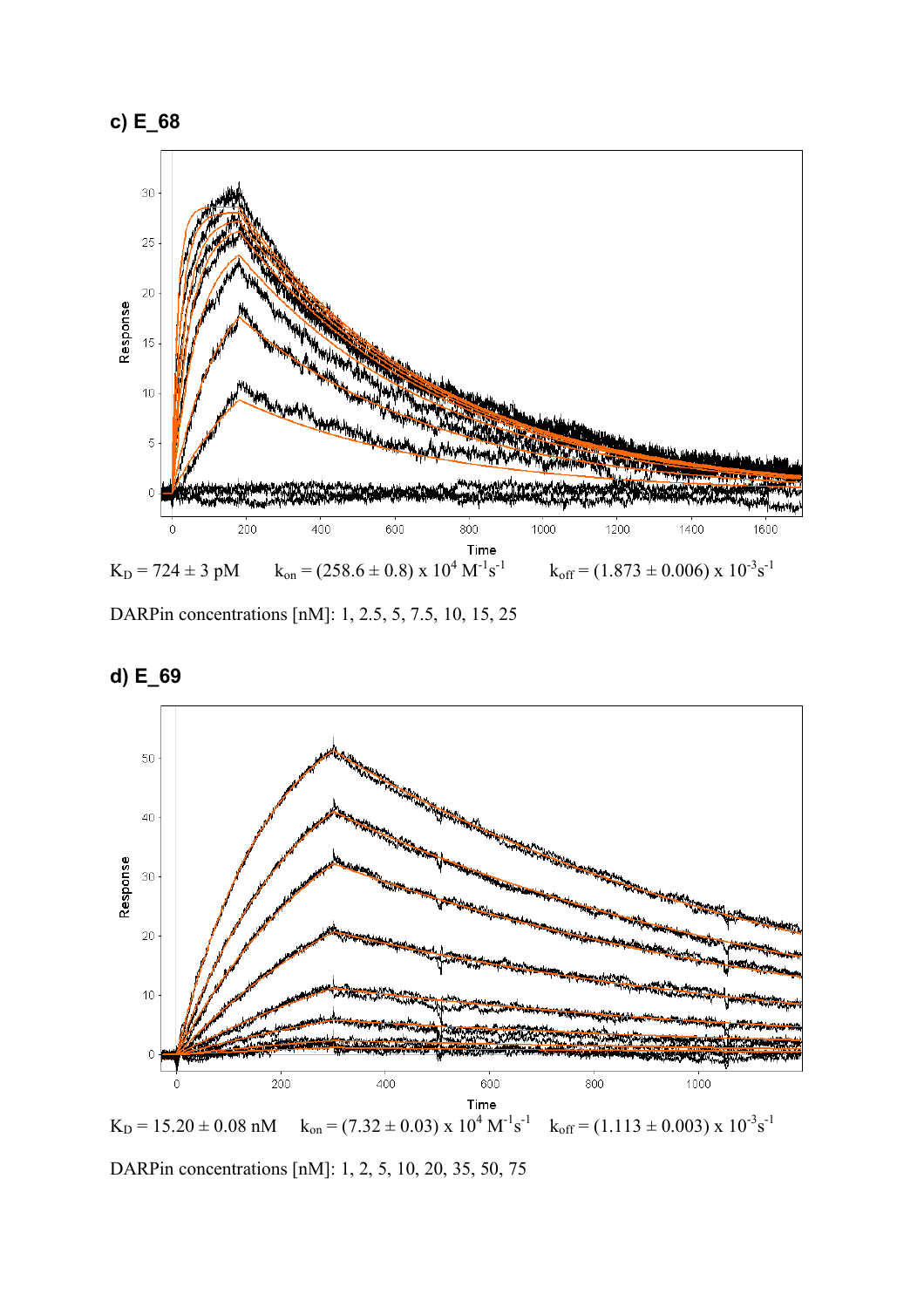



DARPin concentrations [nM]: 1, 2, 5, 10, 20, 35, 50, 75





DARPin concentrations [nM]: 2, 5, 10, 20, 35, 50, 75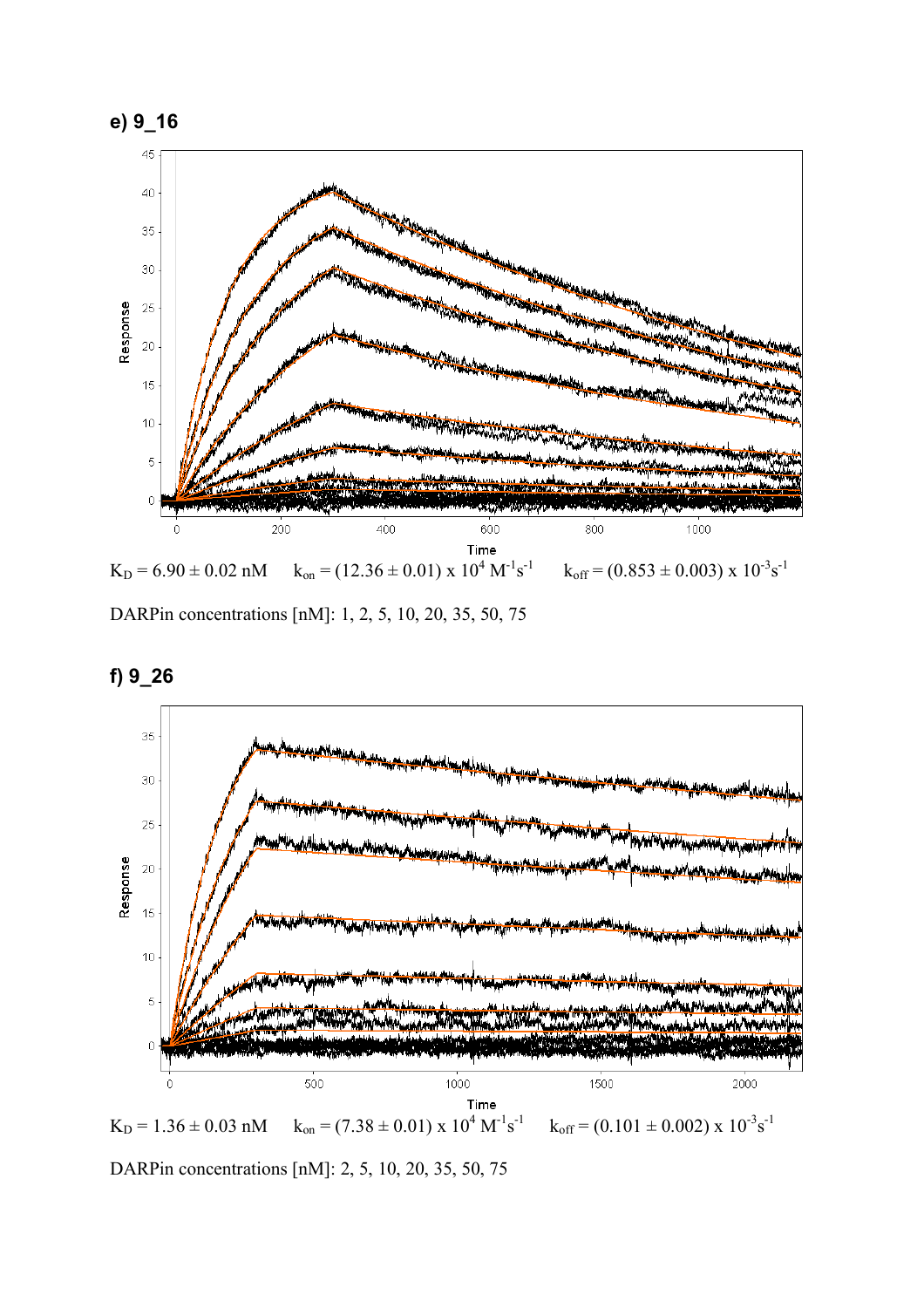

DARPin concentrations [nM]: 1, 2, 5, 10, 20, 35, 50, 75

# **h) B4\_01**



DARPin concentrations [nM]: 2.5, 5, 7.5, 10, 15, 25, 40, 60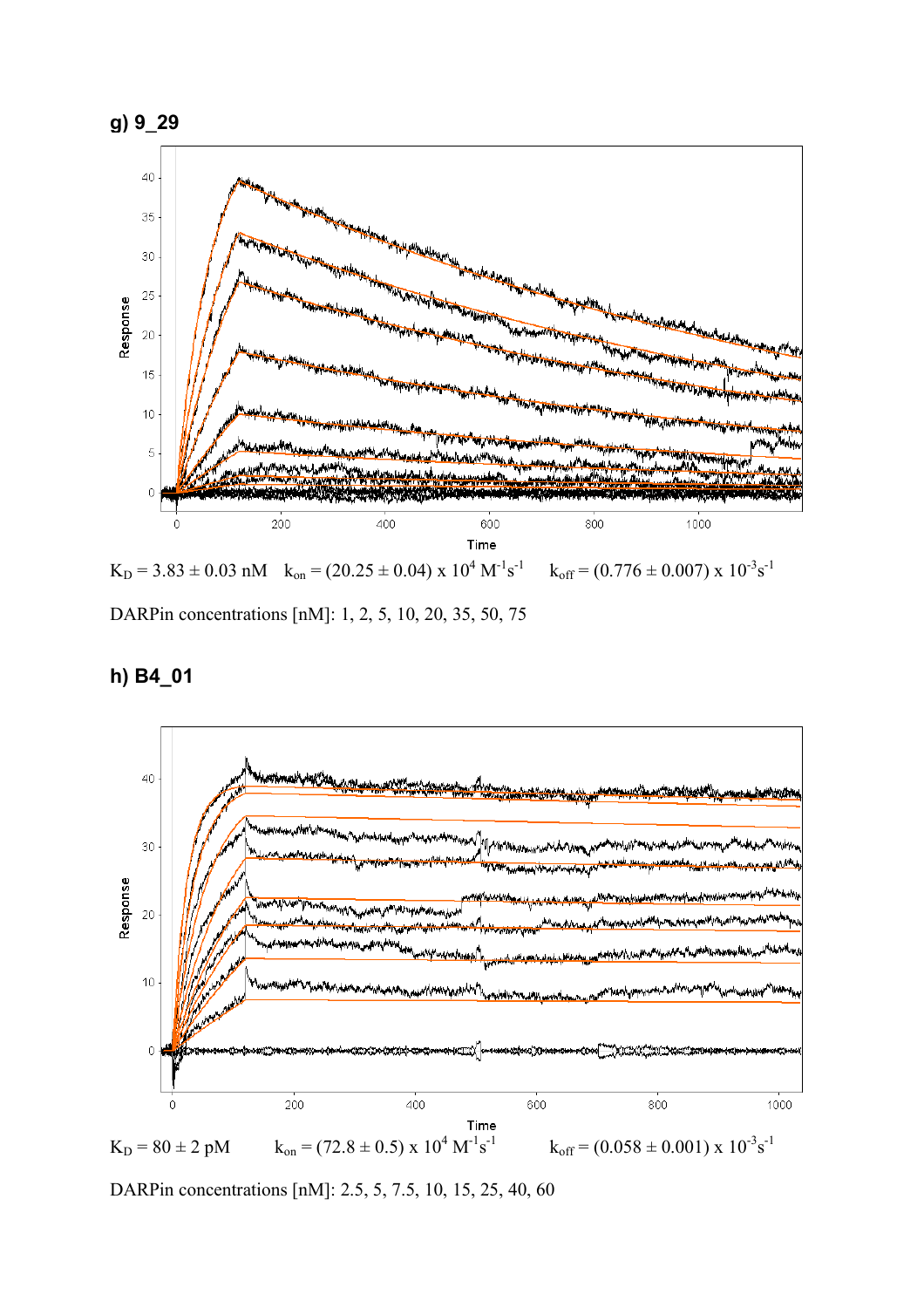



DARPin concentrations [nM]: 1, 2.5, 5, 7.5, 10, 15, 25, 40, 60





DARPin concentrations [nM]: 1, 2.5, 5, 7.5, 10, 15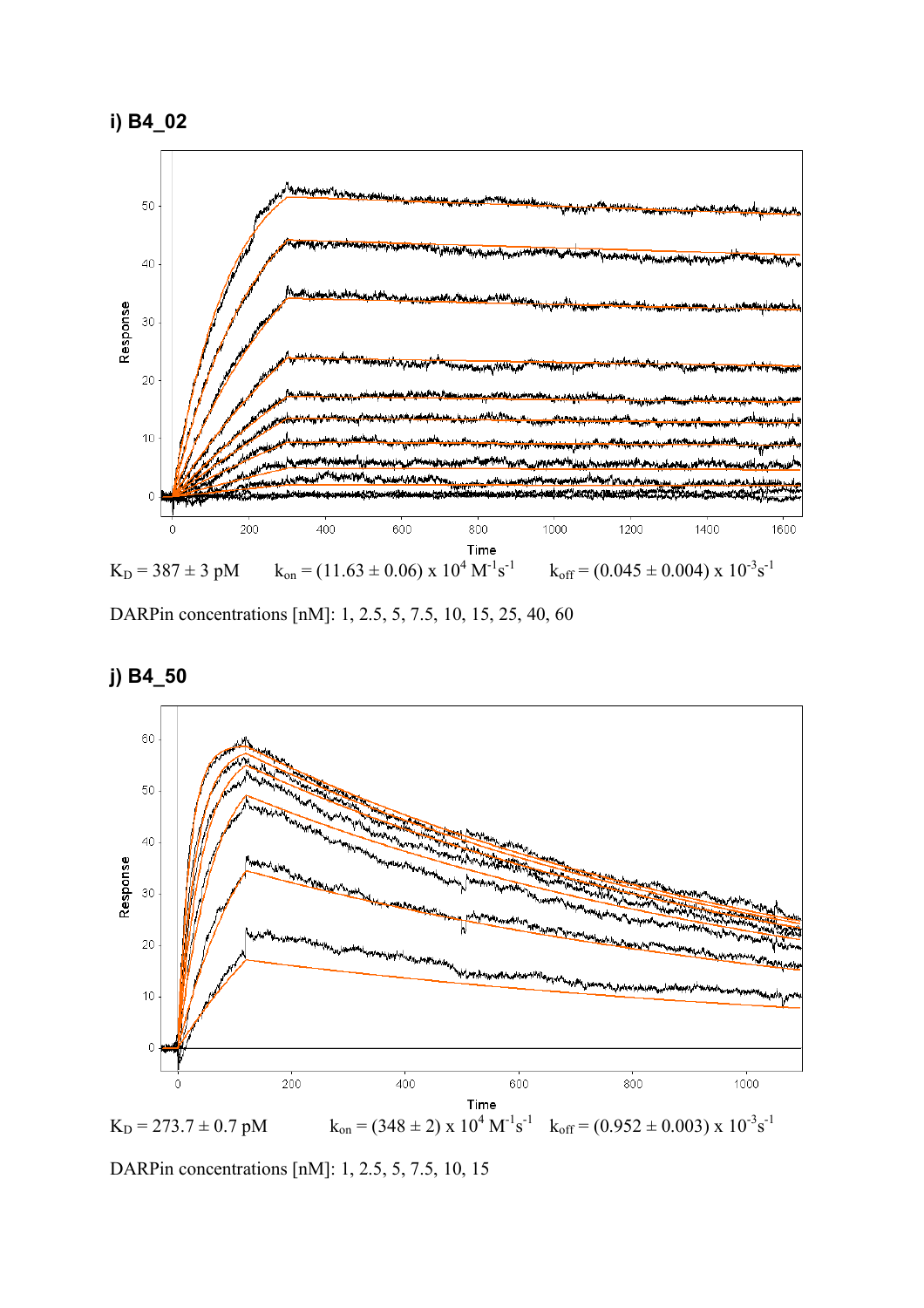



DARPin concentrations [nM]: 1, 2.5, 5, 7.5, 10. 15, 20, 35, 50, 75





DARPin concentrations [nM]: 10, 25, 50, 75, 100, 150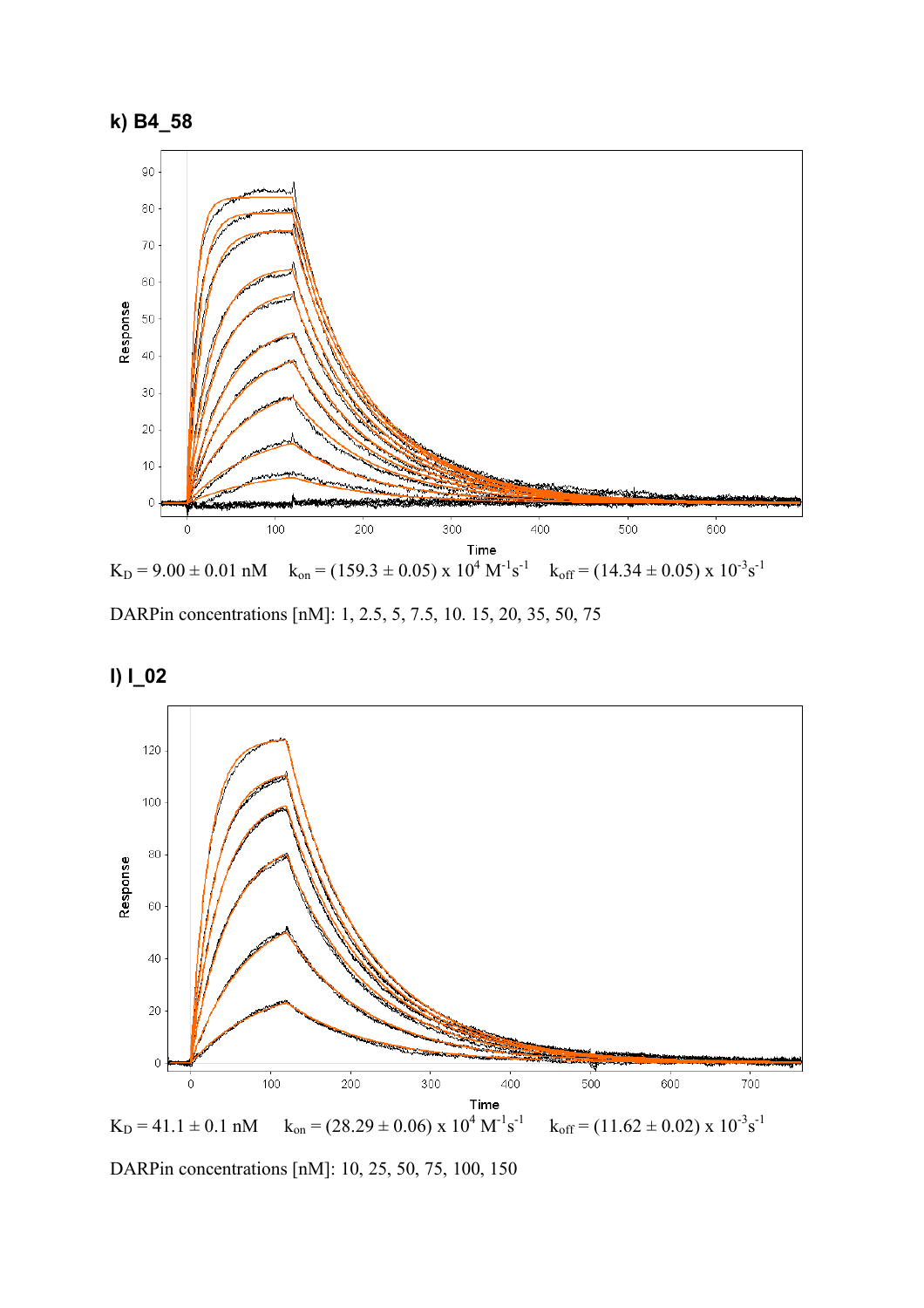



DARPin concentrations [nM]: 10, 20, 35, 50, 75, 100





DARPin concentrations [nM]: 10, 25, 50, 75, 100, 150, 250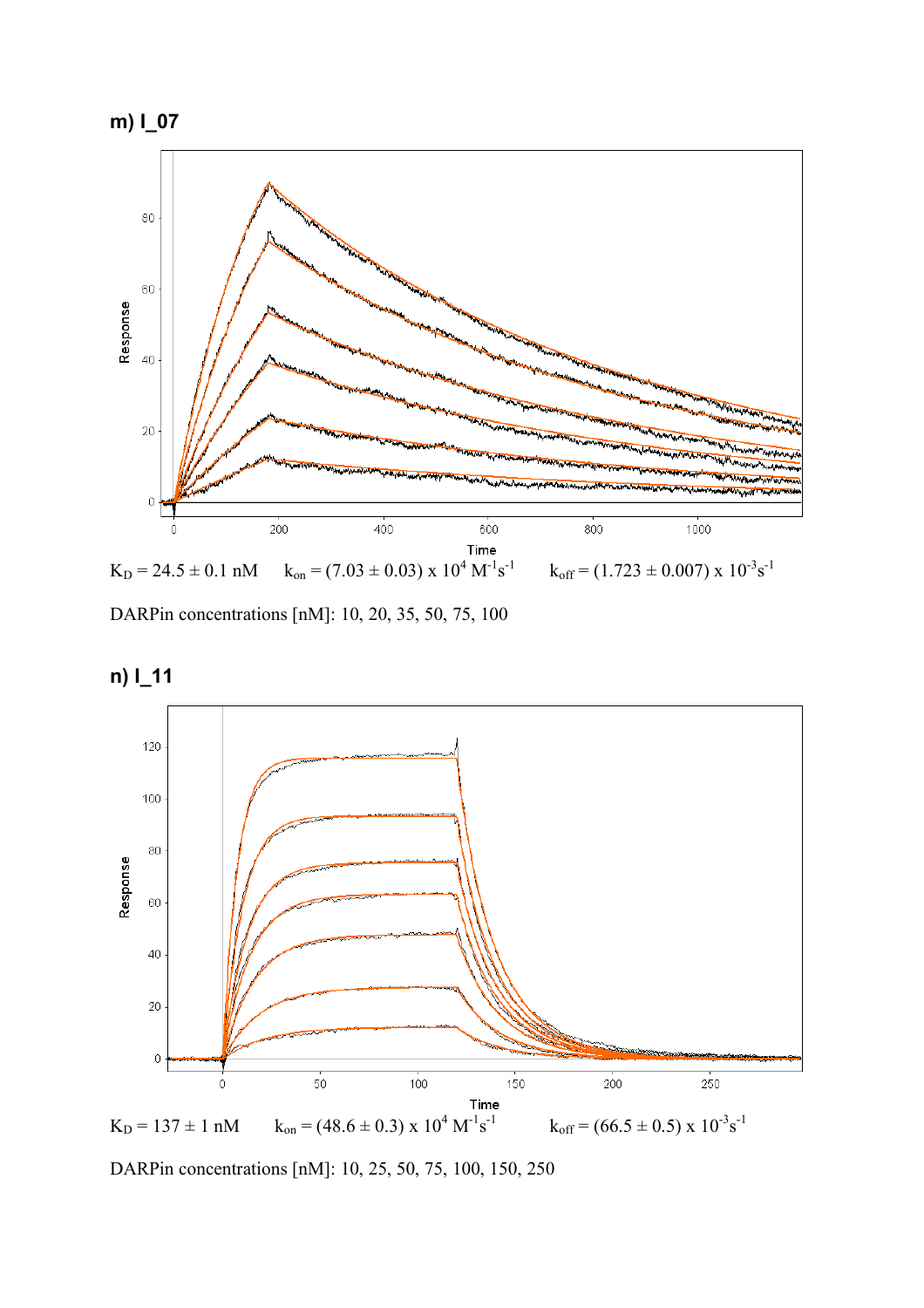

DARPin concentrations [nM]: 2, 5, 10, 20, 35, 50, 75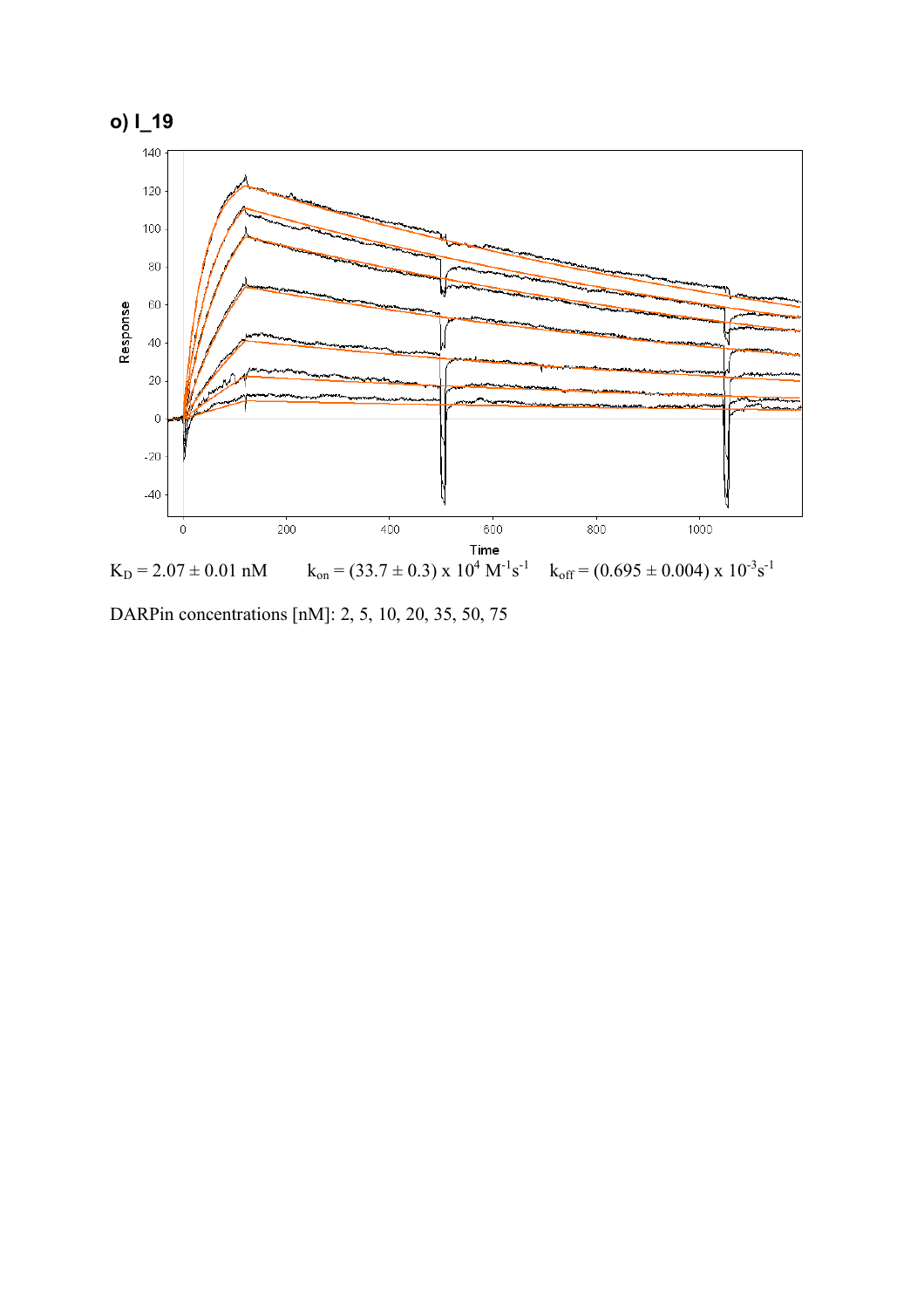**Supplementary Figure 3**. Sequences of DARPins selected by phage display. The amino acid sequences of the different DARPins are shown in the alignment, grouped according to their target. The designed sequences for the N-Cap, the C-Cap and the internal consensus<sup>1</sup> repeat modules are given above the selected sequences (x represents a randomized potential interaction residue, where any amino acid was allowed except Cys, Gly or Pro; z represents a randomized framework residue where the three amino acids Asn, His or Tyr were allowed). In the alignment, only differences compared to the designed sequence are highlighted and residues that had been randomized in the original design are boxed. The names of the clones and their length are given on the left side of the respective sequence. Names beginning with *I* represent huIgG binders, those beginning with *T* represent TNFα binders, those beginning with *E* represent EGF-R (ErbB1), those beginning with *B* represent ErbB4 binders, those beginning with *9* represent HER2\_509 (ErbB2\_509) binders and those beginning with *H* represent HER2\_631 (ErbB2\_631) binders. Note that in this sequence representation, the Nterminal MRGSHHHHHH-tag has been removed.

#### **References**

1. Binz, H. K., Stumpp, M. T., Forrer, P., Amstutz, P. & Plückthun, A. (2003). Designing repeat proteins: Well-expressed, soluble and stable proteins from combinatorial libraries of consensus ankyrin repeat proteins. *J. Mol. Biol.* **332**, 489-503.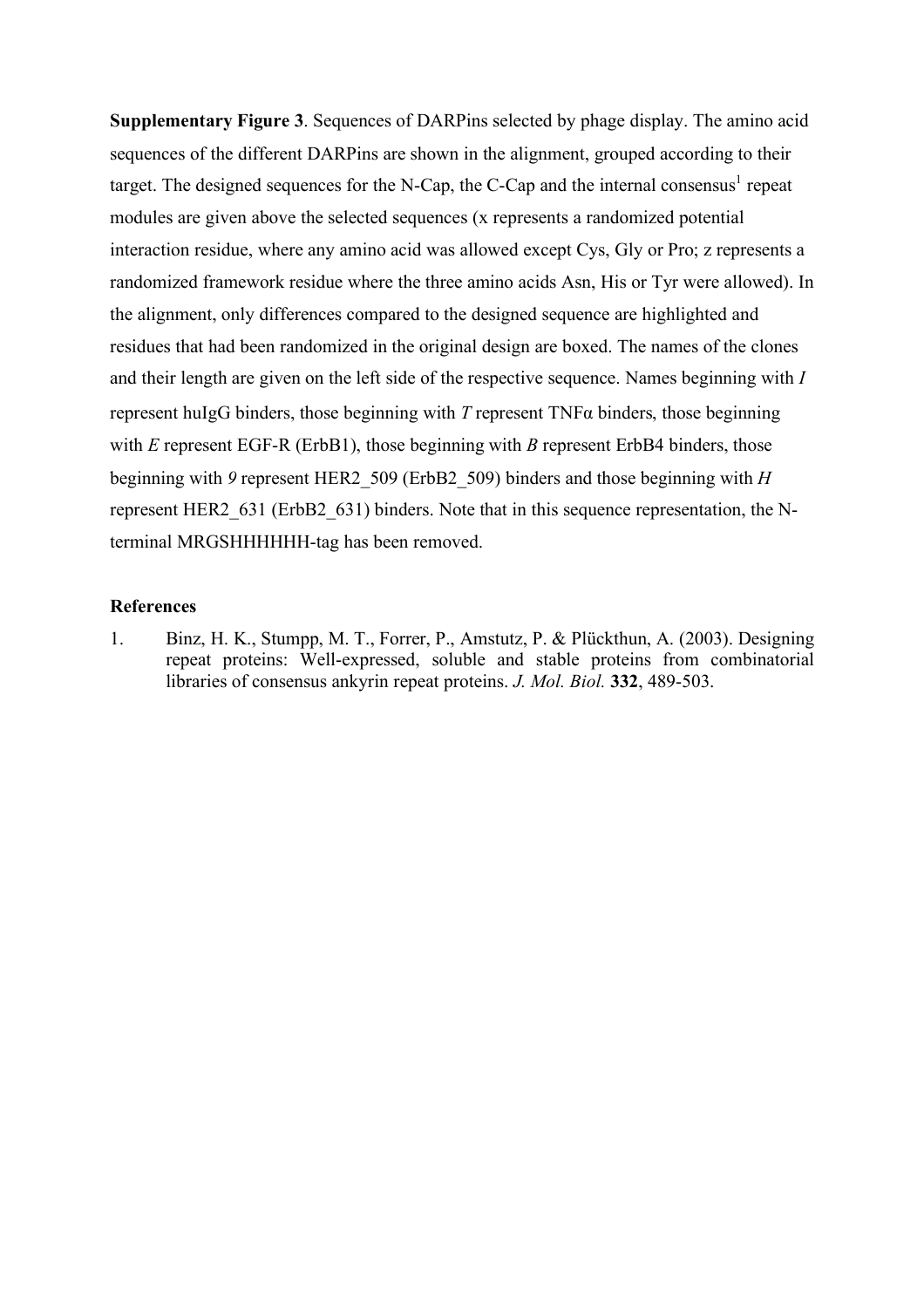|                   |     | N-Cap |  |  |    |                |  |    |  |           | 1. repeat                    |        |  |  |   |                |  |          |  |         |  |                      |    | 2. repeat |              |             |  |   |  |              |  |  |                      |  |
|-------------------|-----|-------|--|--|----|----------------|--|----|--|-----------|------------------------------|--------|--|--|---|----------------|--|----------|--|---------|--|----------------------|----|-----------|--------------|-------------|--|---|--|--------------|--|--|----------------------|--|
|                   |     |       |  |  | s. | $\overline{6}$ |  | 55 |  | $\approx$ |                              | $\sim$ |  |  |   | $\overline{c}$ |  | $\Omega$ |  | $^{25}$ |  | $\approx$            |    |           | $\mathbf{v}$ | $\subseteq$ |  | S |  | $\mathbb{R}$ |  |  | $\approx$            |  |
|                   |     |       |  |  |    |                |  |    |  |           | $\sim$ $\sim$                |        |  |  |   | .              |  |          |  |         |  | $\sim$ $\sim$ $\sim$ |    |           |              |             |  |   |  |              |  |  | $\sim$ $\sim$ $\sim$ |  |
| Clone             | NxC | DLGKK |  |  |    |                |  |    |  |           |                              |        |  |  |   |                |  |          |  |         |  |                      |    |           |              |             |  |   |  |              |  |  | KZGADVNA             |  |
| E 01              | N3C | .     |  |  |    |                |  |    |  |           | . IT W                       |        |  |  |   |                |  |          |  |         |  |                      |    | Y I       |              |             |  |   |  |              |  |  |                      |  |
| E 67              | N3C | i a l |  |  |    |                |  |    |  |           | $\overline{\phantom{a}}$ N D |        |  |  | s |                |  |          |  |         |  |                      | nl |           |              |             |  |   |  |              |  |  |                      |  |
| E 68              | N3C |       |  |  |    |                |  |    |  |           | . <b>YW</b>                  |        |  |  |   |                |  |          |  |         |  |                      |    |           |              |             |  |   |  |              |  |  |                      |  |
| E 69              | N4C |       |  |  |    |                |  |    |  |           | N A                          |        |  |  |   |                |  |          |  |         |  |                      |    | ін н      |              |             |  |   |  |              |  |  |                      |  |
| 9 16              | N3C |       |  |  |    |                |  |    |  |           | . F H                        |        |  |  |   |                |  |          |  |         |  |                      |    |           |              |             |  |   |  |              |  |  |                      |  |
| 9 2 6             | N3C |       |  |  |    |                |  |    |  |           |                              |        |  |  |   |                |  |          |  |         |  |                      |    |           |              |             |  |   |  |              |  |  |                      |  |
| 9.29              | N3C |       |  |  |    |                |  |    |  |           |                              |        |  |  |   |                |  |          |  |         |  |                      |    |           |              |             |  |   |  |              |  |  |                      |  |
| H 14              | N3C |       |  |  |    |                |  |    |  |           | H                            |        |  |  |   |                |  |          |  |         |  |                      |    |           |              |             |  |   |  |              |  |  |                      |  |
| B4 01             | N4C |       |  |  |    |                |  |    |  |           |                              |        |  |  |   |                |  |          |  |         |  |                      |    |           |              |             |  |   |  |              |  |  |                      |  |
| B <sub>4</sub> 02 | N3C |       |  |  |    |                |  |    |  |           |                              |        |  |  |   |                |  |          |  |         |  |                      |    |           |              |             |  |   |  |              |  |  |                      |  |
| B4 07             | N3C |       |  |  |    |                |  |    |  |           |                              |        |  |  |   |                |  |          |  |         |  |                      |    |           |              |             |  |   |  |              |  |  |                      |  |
| B <sub>4</sub> 33 | N3C |       |  |  |    |                |  |    |  |           |                              |        |  |  |   |                |  |          |  |         |  |                      |    |           |              |             |  |   |  |              |  |  |                      |  |
| B4 45             | N3C | .     |  |  |    |                |  |    |  |           | . In G                       |        |  |  |   |                |  |          |  |         |  |                      |    |           |              |             |  |   |  |              |  |  |                      |  |
| B4_50 N4C         |     |       |  |  |    |                |  |    |  |           | R                            |        |  |  |   |                |  |          |  |         |  |                      |    |           |              |             |  |   |  |              |  |  |                      |  |
| B <sub>4</sub> 58 | N5C |       |  |  |    |                |  |    |  |           | $\overline{\mathbf{s}}$      |        |  |  |   |                |  |          |  |         |  |                      |    | S Y       | I S          |             |  |   |  |              |  |  |                      |  |
| I 01              | N3C |       |  |  |    |                |  |    |  |           | I S                          |        |  |  |   |                |  |          |  |         |  |                      |    |           |              |             |  |   |  |              |  |  |                      |  |
| I 02              | N2C |       |  |  |    |                |  |    |  |           | . M S                        |        |  |  |   |                |  |          |  |         |  |                      |    |           |              |             |  |   |  |              |  |  |                      |  |
| I 07              | N2C |       |  |  |    |                |  |    |  |           | IK                           |        |  |  |   |                |  |          |  |         |  |                      |    | S W       |              |             |  |   |  |              |  |  |                      |  |
| 111               | N3C |       |  |  |    |                |  |    |  |           |                              |        |  |  |   |                |  |          |  |         |  |                      |    |           |              |             |  |   |  |              |  |  |                      |  |
| I <sub>13</sub>   | N2C |       |  |  |    |                |  |    |  |           | lм                           |        |  |  |   |                |  |          |  |         |  |                      |    |           |              |             |  |   |  |              |  |  |                      |  |
| I 19              | N3C |       |  |  |    |                |  |    |  |           |                              |        |  |  |   |                |  |          |  |         |  |                      |    |           |              |             |  |   |  |              |  |  |                      |  |
| T 01              | N3C |       |  |  |    |                |  |    |  |           |                              |        |  |  |   |                |  |          |  |         |  |                      |    |           |              |             |  |   |  |              |  |  |                      |  |
| T 02              | N3C |       |  |  |    |                |  |    |  |           | . Ін о                       |        |  |  |   |                |  |          |  |         |  |                      |    | W H       |              |             |  |   |  |              |  |  |                      |  |
| T 07              | N3C |       |  |  |    |                |  |    |  |           | W K                          |        |  |  |   |                |  |          |  |         |  |                      |    | F S       |              |             |  |   |  |              |  |  |                      |  |
| T 08              | N3C |       |  |  |    |                |  |    |  |           |                              |        |  |  |   |                |  |          |  |         |  |                      |    |           |              |             |  |   |  |              |  |  |                      |  |
| T 09              | N3C |       |  |  |    |                |  |    |  |           | $\Omega$                     |        |  |  |   |                |  |          |  |         |  |                      |    | O M       |              |             |  |   |  |              |  |  |                      |  |
| T 16              | N3C |       |  |  |    |                |  |    |  |           |                              |        |  |  |   |                |  |          |  |         |  |                      |    |           |              |             |  |   |  |              |  |  |                      |  |
| T 25              | N3C |       |  |  |    |                |  |    |  |           | . IR R                       |        |  |  |   |                |  |          |  |         |  |                      |    | M O       | IR.          |             |  |   |  |              |  |  |                      |  |
| T 27              | N3C |       |  |  |    |                |  |    |  |           | <b>RH</b>                    |        |  |  |   |                |  |          |  |         |  |                      |    |           |              |             |  |   |  |              |  |  |                      |  |
| T 37              | N3C |       |  |  |    |                |  |    |  |           | . KR                         |        |  |  |   |                |  |          |  |         |  |                      |    |           |              |             |  |   |  |              |  |  |                      |  |
| T 40              | N3C | . 5   |  |  |    |                |  |    |  |           | <sup>IR</sup>                |        |  |  |   |                |  |          |  |         |  |                      |    |           |              |             |  |   |  |              |  |  |                      |  |

|                                                 |     | 3. repeat |                               |  |  |  |  |  |  | 4. repeat |  |  |  |  |  |  |  |  |  | 5. repeat |  | $C$ -Can                                                                                                                                                                                                                       |  |  |  |   |  |
|-------------------------------------------------|-----|-----------|-------------------------------|--|--|--|--|--|--|-----------|--|--|--|--|--|--|--|--|--|-----------|--|--------------------------------------------------------------------------------------------------------------------------------------------------------------------------------------------------------------------------------|--|--|--|---|--|
|                                                 |     |           |                               |  |  |  |  |  |  |           |  |  |  |  |  |  |  |  |  |           |  |                                                                                                                                                                                                                                |  |  |  |   |  |
|                                                 |     |           |                               |  |  |  |  |  |  |           |  |  |  |  |  |  |  |  |  |           |  |                                                                                                                                                                                                                                |  |  |  |   |  |
| Clone<br>NxC                                    |     |           |                               |  |  |  |  |  |  |           |  |  |  |  |  |  |  |  |  |           |  | x Dx x G x T P L H L A A x x G H L E I V E V L K Z G A D V N A x D X x G x T P L H L A A x x G H L E I V E V L L K Z G A D V N A X D X X G K T A P L H L A A x x G H L E I V E V L L K Z G A D V N A Q D K F G K T A F D I S I |  |  |  |   |  |
| E 01                                            | N3C |           |                               |  |  |  |  |  |  |           |  |  |  |  |  |  |  |  |  |           |  |                                                                                                                                                                                                                                |  |  |  | . |  |
|                                                 | N3C |           | .   T R  .   K    R D    H  D |  |  |  |  |  |  |           |  |  |  |  |  |  |  |  |  |           |  |                                                                                                                                                                                                                                |  |  |  | . |  |
|                                                 |     |           |                               |  |  |  |  |  |  |           |  |  |  |  |  |  |  |  |  |           |  |                                                                                                                                                                                                                                |  |  |  |   |  |
|                                                 | N4C |           |                               |  |  |  |  |  |  |           |  |  |  |  |  |  |  |  |  |           |  |                                                                                                                                                                                                                                |  |  |  |   |  |
|                                                 |     |           |                               |  |  |  |  |  |  |           |  |  |  |  |  |  |  |  |  |           |  |                                                                                                                                                                                                                                |  |  |  |   |  |
|                                                 | N3C |           |                               |  |  |  |  |  |  |           |  |  |  |  |  |  |  |  |  |           |  |                                                                                                                                                                                                                                |  |  |  |   |  |
|                                                 | N3C |           |                               |  |  |  |  |  |  |           |  |  |  |  |  |  |  |  |  |           |  |                                                                                                                                                                                                                                |  |  |  |   |  |
| H 14 N3C                                        |     |           |                               |  |  |  |  |  |  |           |  |  |  |  |  |  |  |  |  |           |  |                                                                                                                                                                                                                                |  |  |  |   |  |
| B4 01 N4C<br>B <sub>4</sub> 02 N <sub>3</sub> C |     |           |                               |  |  |  |  |  |  |           |  |  |  |  |  |  |  |  |  |           |  |                                                                                                                                                                                                                                |  |  |  |   |  |
| B <sub>4</sub> 07 N <sub>3</sub> C              |     |           |                               |  |  |  |  |  |  |           |  |  |  |  |  |  |  |  |  |           |  |                                                                                                                                                                                                                                |  |  |  |   |  |
| B4 33 N3C                                       |     |           |                               |  |  |  |  |  |  |           |  |  |  |  |  |  |  |  |  |           |  |                                                                                                                                                                                                                                |  |  |  |   |  |
| B <sub>4</sub> 45 N <sub>3</sub> C              |     |           |                               |  |  |  |  |  |  |           |  |  |  |  |  |  |  |  |  |           |  |                                                                                                                                                                                                                                |  |  |  |   |  |
| B <sub>4</sub> 50 N <sub>4</sub> C              |     |           |                               |  |  |  |  |  |  |           |  |  |  |  |  |  |  |  |  |           |  |                                                                                                                                                                                                                                |  |  |  |   |  |
| B4 58 N5C                                       |     |           |                               |  |  |  |  |  |  |           |  |  |  |  |  |  |  |  |  |           |  |                                                                                                                                                                                                                                |  |  |  |   |  |
| I 01.                                           | N3C |           |                               |  |  |  |  |  |  |           |  |  |  |  |  |  |  |  |  |           |  |                                                                                                                                                                                                                                |  |  |  |   |  |
|                                                 | N2C |           |                               |  |  |  |  |  |  |           |  |  |  |  |  |  |  |  |  |           |  |                                                                                                                                                                                                                                |  |  |  |   |  |
|                                                 | N2C |           |                               |  |  |  |  |  |  |           |  |  |  |  |  |  |  |  |  |           |  |                                                                                                                                                                                                                                |  |  |  |   |  |
| 111                                             | N3C |           |                               |  |  |  |  |  |  |           |  |  |  |  |  |  |  |  |  |           |  |                                                                                                                                                                                                                                |  |  |  |   |  |
| 13.                                             | N2C |           |                               |  |  |  |  |  |  |           |  |  |  |  |  |  |  |  |  |           |  |                                                                                                                                                                                                                                |  |  |  |   |  |
|                                                 | N3C |           |                               |  |  |  |  |  |  |           |  |  |  |  |  |  |  |  |  |           |  |                                                                                                                                                                                                                                |  |  |  |   |  |
|                                                 |     |           | [A T] . [T] [K K] [N]         |  |  |  |  |  |  |           |  |  |  |  |  |  |  |  |  |           |  |                                                                                                                                                                                                                                |  |  |  |   |  |
|                                                 |     |           |                               |  |  |  |  |  |  |           |  |  |  |  |  |  |  |  |  |           |  |                                                                                                                                                                                                                                |  |  |  |   |  |
|                                                 |     |           |                               |  |  |  |  |  |  |           |  |  |  |  |  |  |  |  |  |           |  |                                                                                                                                                                                                                                |  |  |  |   |  |
|                                                 | N3C |           |                               |  |  |  |  |  |  |           |  |  |  |  |  |  |  |  |  |           |  |                                                                                                                                                                                                                                |  |  |  |   |  |
|                                                 | N3C |           |                               |  |  |  |  |  |  |           |  |  |  |  |  |  |  |  |  |           |  |                                                                                                                                                                                                                                |  |  |  |   |  |
| T 16                                            | N3C |           |                               |  |  |  |  |  |  |           |  |  |  |  |  |  |  |  |  |           |  |                                                                                                                                                                                                                                |  |  |  |   |  |
|                                                 |     |           |                               |  |  |  |  |  |  |           |  |  |  |  |  |  |  |  |  |           |  |                                                                                                                                                                                                                                |  |  |  |   |  |
|                                                 |     |           |                               |  |  |  |  |  |  |           |  |  |  |  |  |  |  |  |  |           |  |                                                                                                                                                                                                                                |  |  |  |   |  |
|                                                 |     |           |                               |  |  |  |  |  |  |           |  |  |  |  |  |  |  |  |  |           |  |                                                                                                                                                                                                                                |  |  |  |   |  |
| T 40 N3C                                        |     |           |                               |  |  |  |  |  |  |           |  |  |  |  |  |  |  |  |  |           |  |                                                                                                                                                                                                                                |  |  |  |   |  |